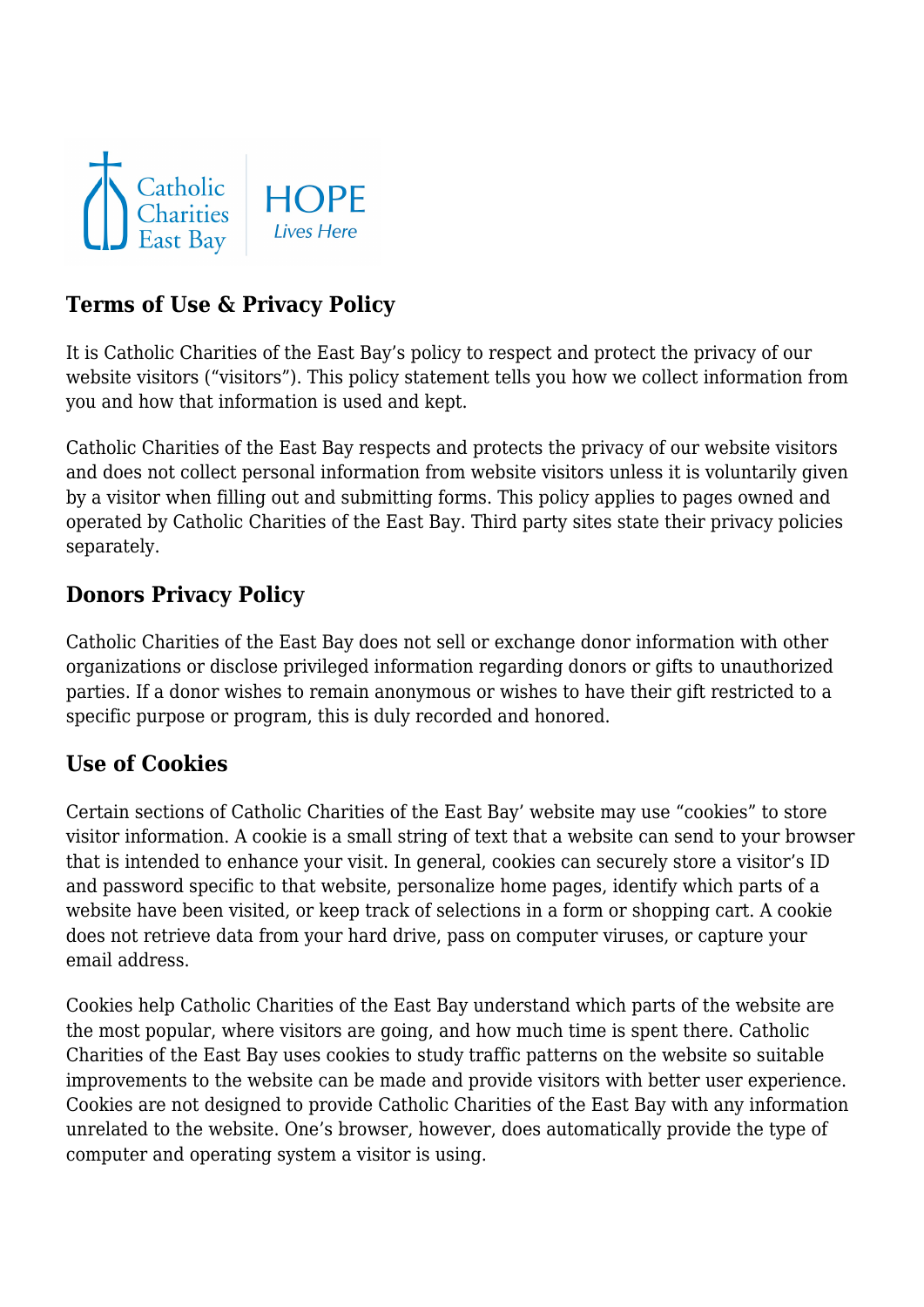### **Security**

We offer the use of a secure server. All supplied sensitive/credit information is transmitted via Secure Socket Layer (SSL) technology and then encrypted into our payment gateway providers database, only to be accessible by those authorized with special access rights to such systems, and are required to keep the information confidential. Nevertheless, such security measures may not prevent all loss, misuse or alteration of information on the website, and Catholic Charities of the East Bay is not responsible for any damages or liabilities relating to any such security failures. Although Catholic Charities of the East Bay takes every precaution possible, understand that data and communications, including e-mail and other electronic communications, may be accessed by unauthorized third parties when communicated over the Internet. Furthermore, the website contains links to other websites. Catholic Charities of the East Bay is not responsible for nor can Catholic Charities of the East Bay ensure the privacy practices or content of such other websites.

## **Protecting the Privacy of Children**

Because we care about the safety and privacy of children online, we comply with the Children's Online Privacy Protection Act of 1998 (COPPA). We do not knowingly contact or collect personal information from children under 13. If you want to notify us of our receipt of information by children under 13, please contact us.

### **Intellectual Property Notice**

All trademarks, service marks, and trade names are proprietary to Catholic Charities of the East Bay. All materials contained on this website are protected by copyright and trademark laws and are owned by Catholic Charities of the East Bay or are licensed or otherwise published by Catholic Charities of the East Bay with the permission of the owner of the material. All rights in such materials published with permission of the material's owner are reserved to the respective owners.

### **Acceptance of Terms of Use & Privacy Policy**

Catholic Charities of the East Bay reserves the right to change this policy without notice. Any changes to this policy will be posted to this page as soon as reasonably possible. Use of the Catholic Charities of the East Bay website constitutes consent and acceptance to any Terms of Use & Privacy Policy then in effect.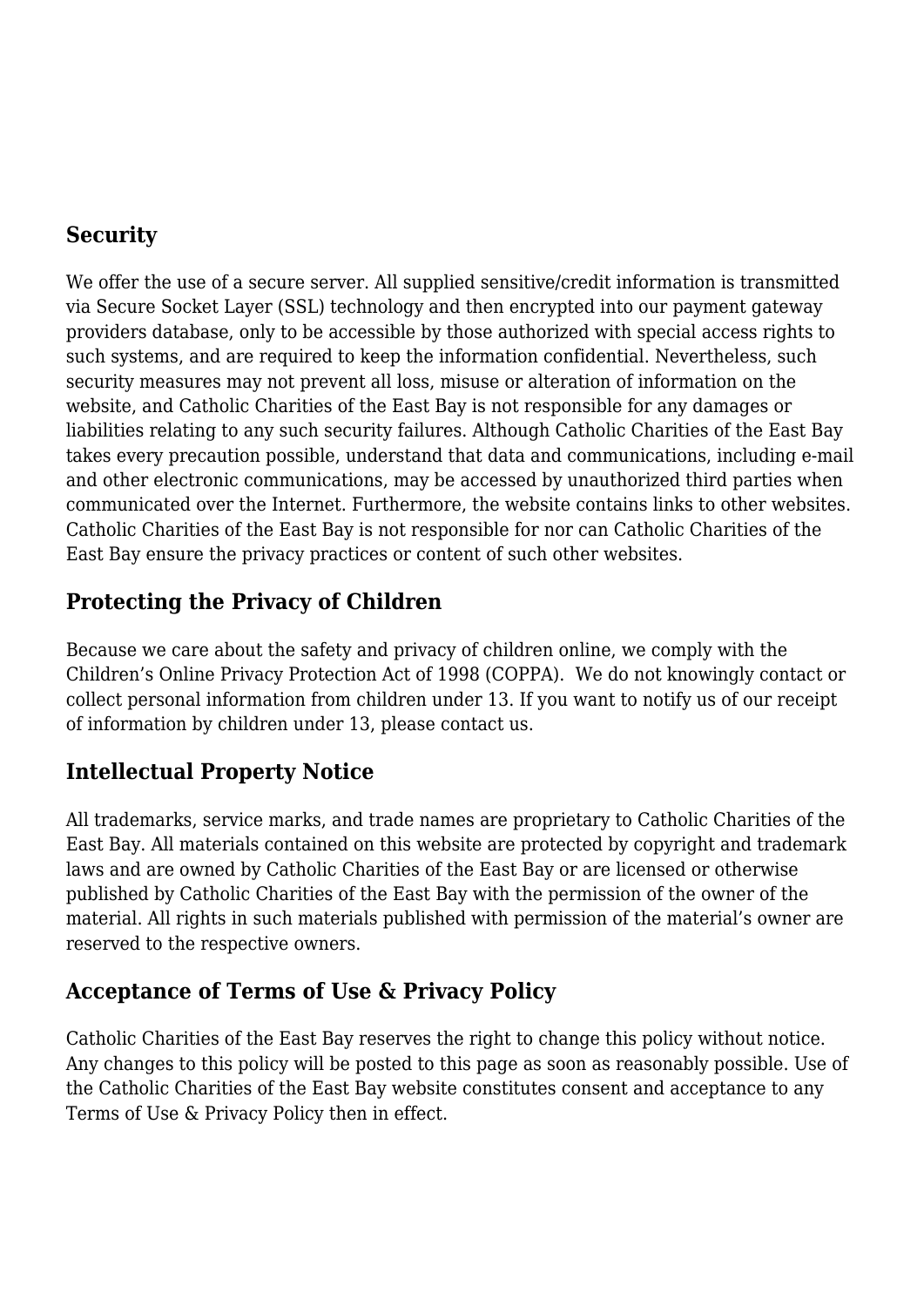# **Limitation of Liability**

You agree that you will hold harmless Catholic Charities of the East Bay and its officers, directors, employees, and volunteers from all claims arising out of or related to your access or use of, or your inability to access or use this website or the information contained in this website or other websites to which it is linked. This includes, but is not limited to, information or materials viewed or downloaded from this website or another website to which it is linked that appear to you or are construed by you to be obscene, offensive, defamatory, or that infringe upon your intellectual property rights. In no event will Catholic Charities of the East Bay, its officers, directors, employees, volunteers, or the contributors of information to this website be liable to you or any other third party for any decision made or action taken by you in reliance on such information or for any consequential, special or similar damages, even if advised of the possibility of such damages.

# **Online Privacy Policy Only**

This online privacy policy applies only to information collected through our website and not toinformation collected offline. By using our site, you consent to our privacy policy.

### **Contact Us**

If you have any questions or comments concerning Catholic Charities of the East Bay' Terms of Use & Privacy Policy, please contact us via email at [cceb\\_webadmin@cceb.org](mailto:cceb_webadmin@cceb.org) or send a letter to:

#### **Catholic Charities of the East**

Oakland – Main Office

**433 Jefferson Street Oakland, CA 94607 Telephone: 510.768.3100 Fax: 510.451.6998**

At Catholic Charities of the East Bay, we try to ensure the security of all of our electronic communications such as email and our websites. If you receive any email that appears to be fraudulent or feel our website has been compromised in any way, please contact us immediately at cceb webadmin@cceb.org to report this activity. Fraudulent activities will be reported to the proper authorities. Never release any personal or financial information